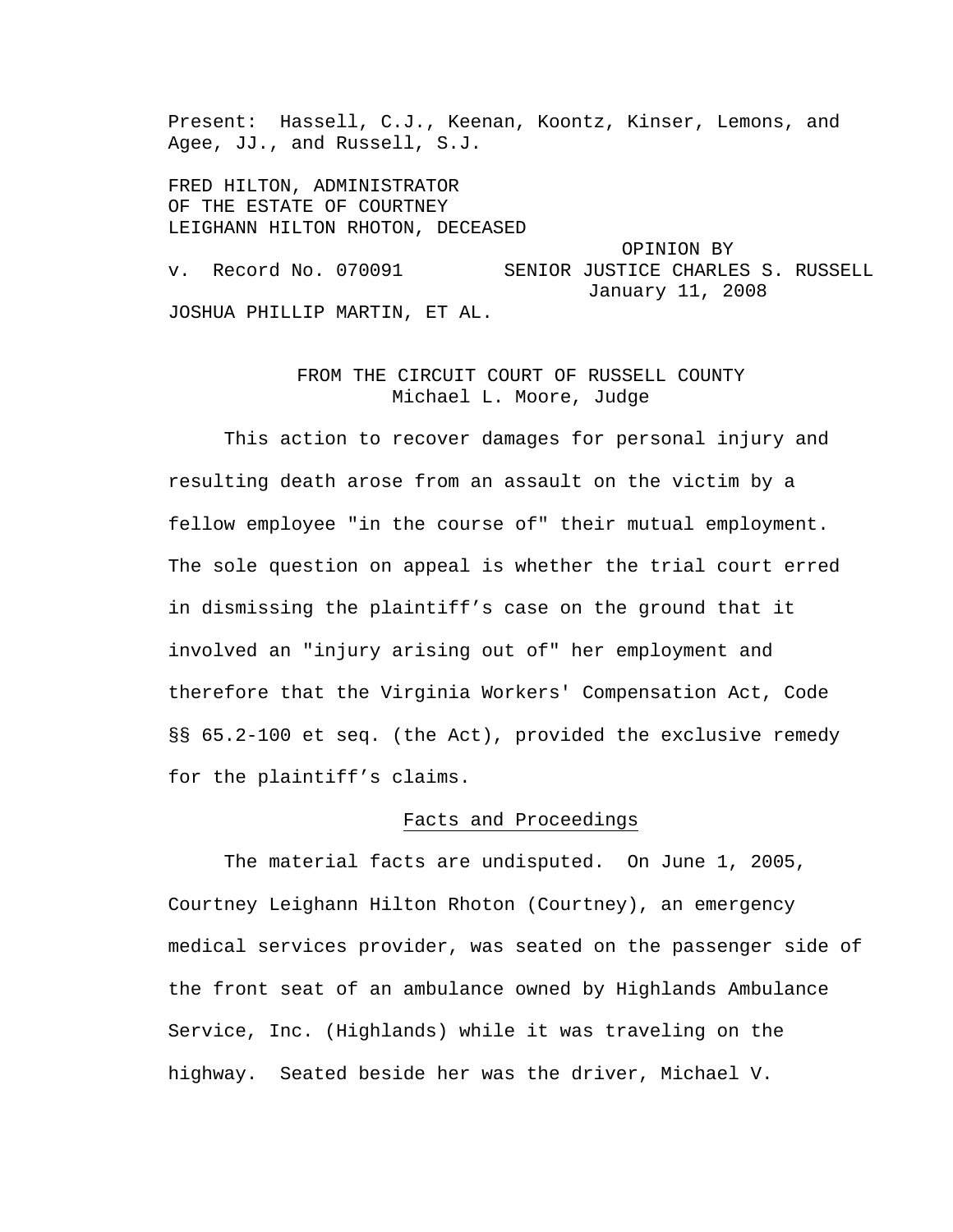Coleman. Joshua Philip Martin was riding in the rear of the ambulance. Coleman and Martin were both emergency medical technicians and all three occupants of the ambulance were employees of Highlands. At the time in question, they were returning in the ambulance to Highlands' office after lunch.

 The plaintiff alleged that Martin had a reputation as a "kid in an adult's body," that he had a tendency to "harass his female co-workers" and that he "exhibited childish and immature behavior." As the ambulance neared Highlands' office, Martin turned on the power to a manual cardiac defibrillator that was in the rear of the ambulance, adjusted its energy to 150 joules, and picked up the defibrillator paddles. With the paddles in his hands, he turned toward the front of the ambulance and told Courtney, "I'm going to get you." Courtney screamed, "Get those away from me," and pushed Martin back. He turned away from her and appeared to be replacing the paddles in the unit. Suddenly, he again came toward her, striking Courtney with the paddles on the left shoulder and left breast, while simultaneously activating them. Courtney screamed, "[h]e shocked me," and appeared to be having a seizure.

 Coleman called his office to have emergency treatment available and drove directly there. Greta Caudill, a licensed paramedic employed by Highlands, transferred Courtney to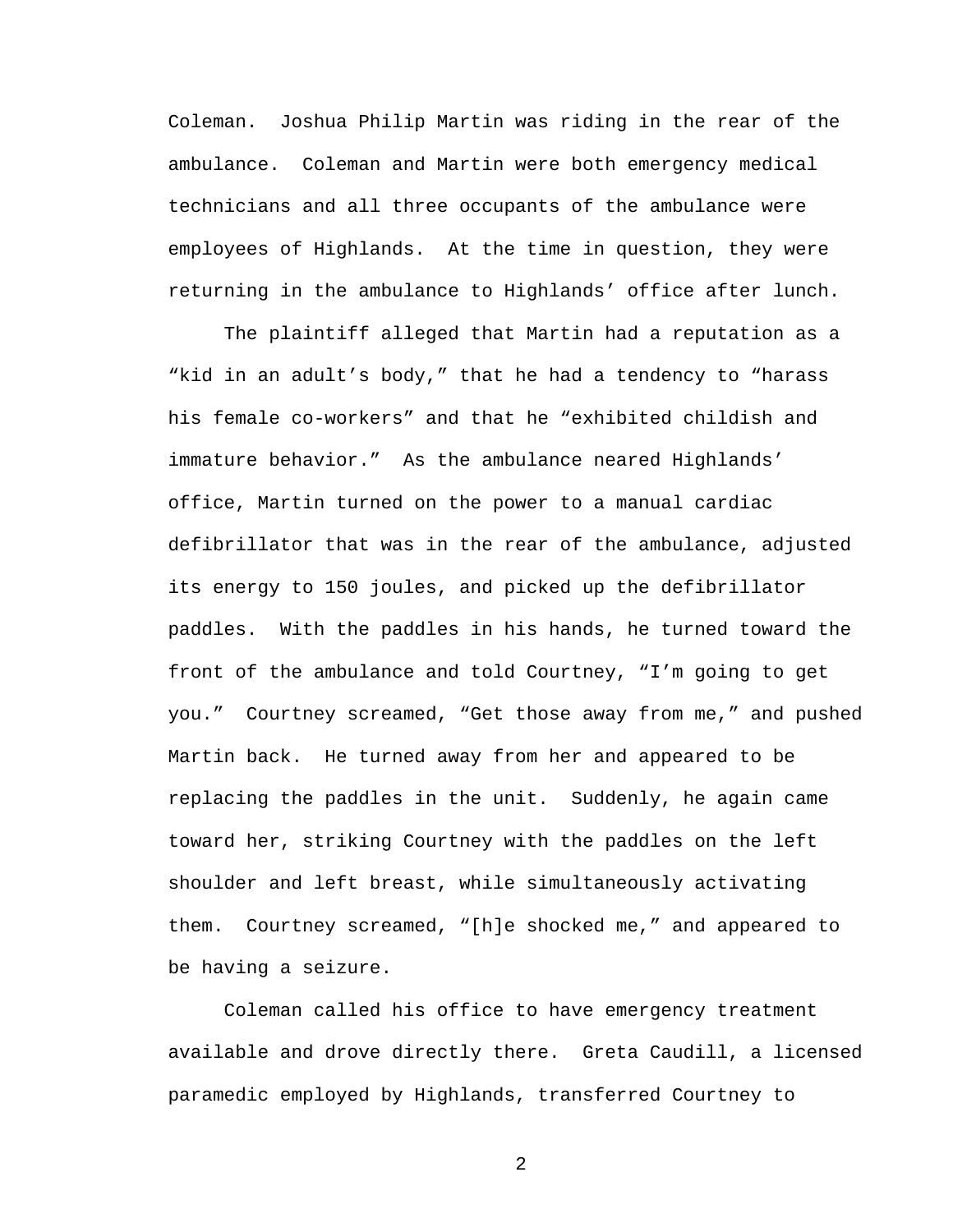another ambulance and transported her to a hospital, assessing Courtney's condition as "altered state of consciousness, cardiac arrest, respiratory arrest and electrocution." Courtney never regained consciousness and died on June 4, 2005 of "electrocution and cardiac arrest caused by being hit with a charged defibrillator." Burn marks were present at the points where the defibrillator paddles had made contact with her body.

 Fred Hilton, Courtney's father, qualified as administrator of her estate and brought this action against Martin, Highlands and Greta Caudill. The complaint included counts for assault and battery against Martin and Highlands, medical malpractice against Greta Caudill and Highlands, and negligent hiring and negligent retention against Highlands. The defendants filed pleas in bar, asserting that the plaintiff's sole remedy was provided by the Act. The parties submitted the case to the trial court on the pleadings, depositions and arguments of counsel. The court, by letter opinion, ruled that the "accident" arose out of and in the course of the employment and that the plaintiff's exclusive remedy was as provided by the Act. The court then entered an order sustaining the pleas in bar as to all counts $^{\rm l}$  and

 $\overline{\phantom{a}}$  $1$  The Administrator argued that the medical malpractice claim was not covered by the Act, citing our decision in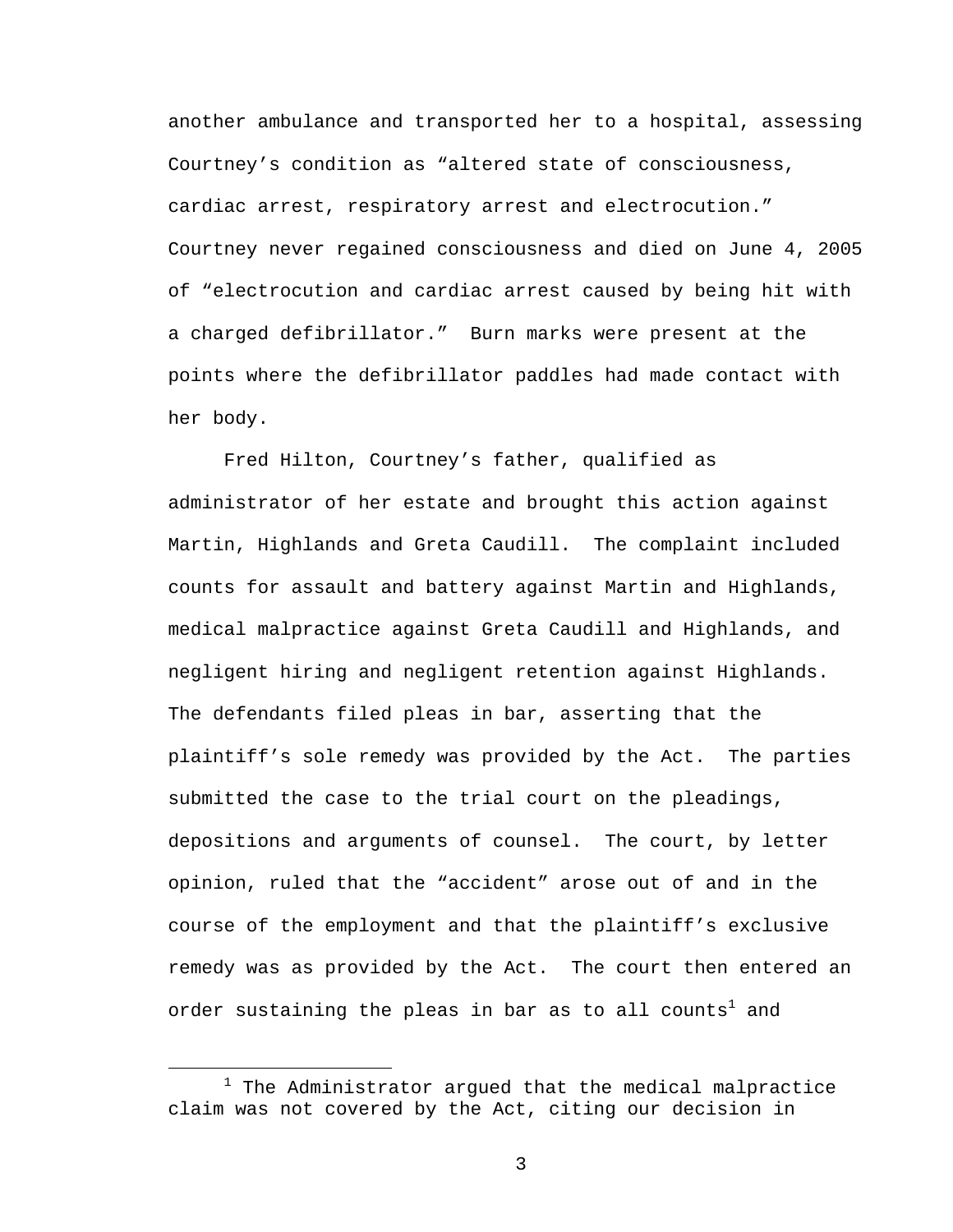dismissed the complaint. We awarded the Administrator an appeal.

### Analysis

 A plea in bar presents a distinct issue of fact which, if proven, creates a bar to the plaintiff's right of recovery. The moving party has the burden of proof on that issue. Weichert Co. of Virginia v. First Commercial Bank, 246 Va. 108, 109 n.\*, 431 S.E.2d 308, 309 n.\* (1993). In this appeal, we are presented solely with a question of law concerning the trial court's application of the law to essentially undisputed facts. Therefore, we apply a de novo standard of review. Janvier v. Arminio, 272 Va. 353, 363, 634 S.E.2d 754, 759 (2006).

 An "injury" falls within the scope of the Act only if it results from an "accident" and arises out of and in the course of the injured person's employment. Code § 65.2-101. If the injury meets those tests, the rights provided by the Act are the sole remedies for the injury, to the exclusion of any other rights and remedies "at common law or otherwise, on account of such injury, loss of service or death." Code

i<br>Li

Fauver v. Bell, 192 Va. 518, 65 S.E.2d 575 (1951). The trial court held that case inapplicable because the party charged with malpractice here was a co-worker. Because of the view we take of the applicability of the Act under the facts of this case, we do not reach that question.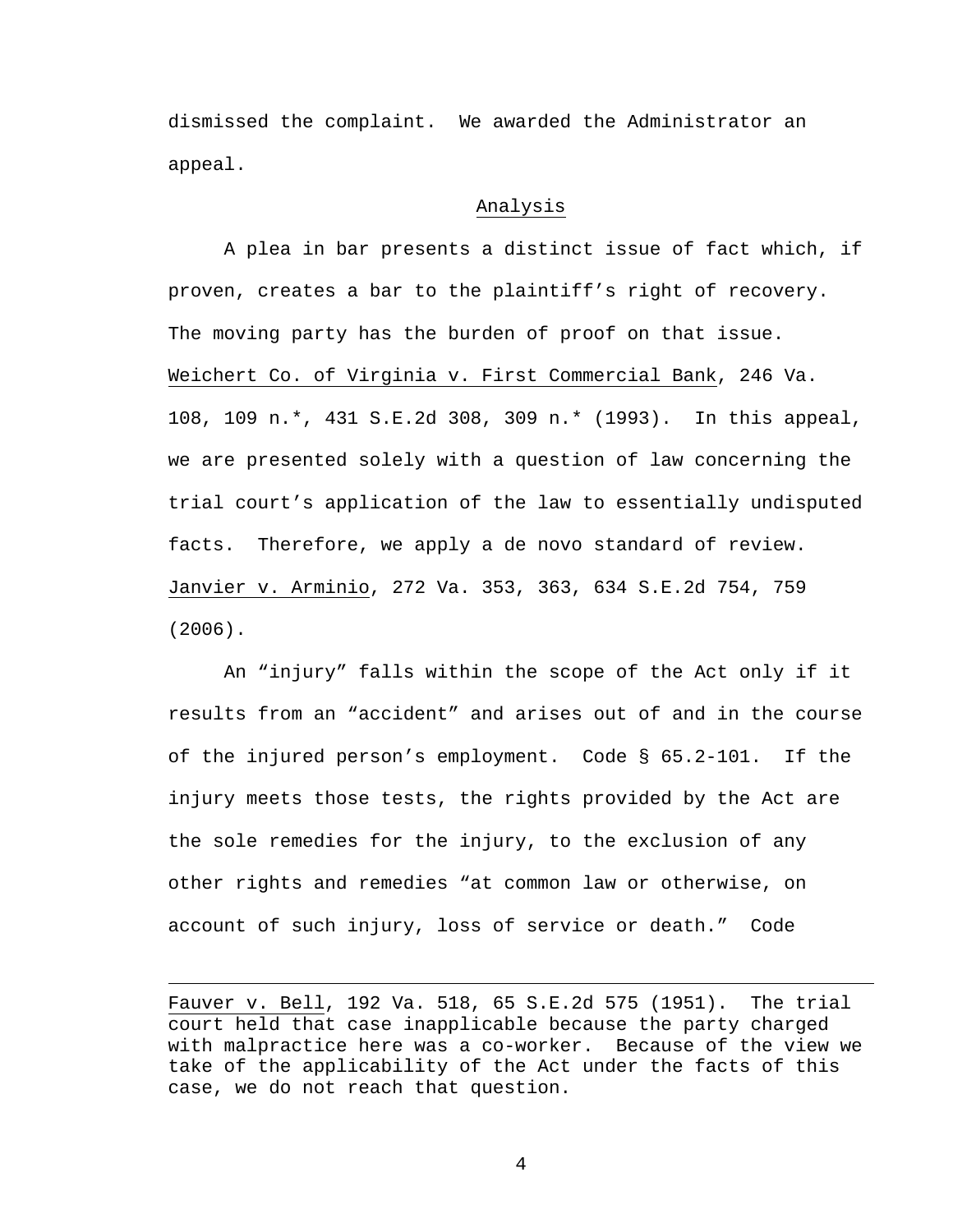§ 65.2-307. To the extent that an employee's injury does not meet the statutory tests for coverage under the Act, the employee's common-law remedies are preserved unimpaired. Butler v. Southern States Cooperative, Inc., 270 Va. 459, 465, 620 S.E.2d 768, 772 (2005).

 Here, it is undisputed that Courtney's fatal injury arose in the course of her employment. Therefore, the sole question before us on appeal is whether the circuit court erred in finding from the undisputed facts that her injury also was one "arising out of" her employment. In considering the "arising out of" prong, we do not apply the "positional risk" test, whereby simply sustaining an injury at work is sufficient to establish compensability. Rather, we adhere to the "actual risk" test, under which the injury comes within the Act only if there is a causal connection between the employee's injury and the conditions under which the employer requires the work to be done. Id.

 We have considered a number of cases involving assaults upon employees $^2$  and it is unnecessary to revisit them in

 $\overline{\phantom{a}}$  $2$  See e.g., Reamer v. National Service Industries, 237 Va. 466, 471, 377 S.E.2d 627, 630 (1989); Metcalf v. A. M. Express Moving Systems, Inc., 230 Va. 464, 470, 339 S.E.2d 177, 181 (1986); City of Richmond v. Braxton, 230 Va. 161, 165, 335 S.E.2d 259, 262 (1985); see also Hopson v. Hungerford Coal Co., 187 Va. 299, 305-06, 46 S.E.2d 392, 395 (1948); A. N. Campbell & Co. v. Messenger, 171 Va. 374, 377-78, 199 S.E.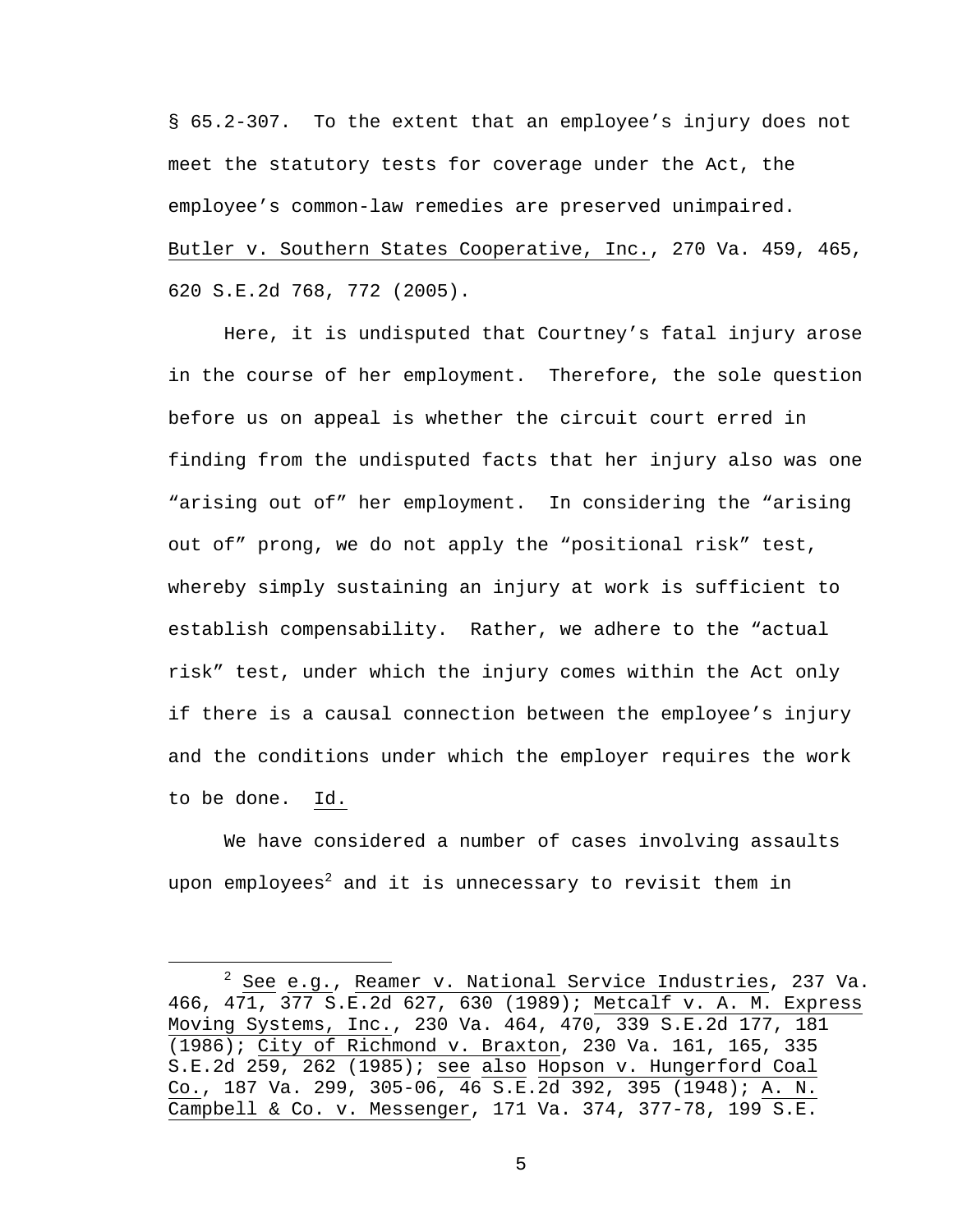detail. All adhere to a common principle: "If the assault is personal to the employee and not directed against him as an employee or because of his employment, the [resulting] injury does not arise out of the employment." Richmond Newspapers v. Hazelwood, 249 Va. 369, 373, 457 S.E.2d 56, 58 (1995) (citations omitted). That principle controls the present case.

 It is immaterial whether the assailant's subjective motivation is playful, amorous, vindictive, or hostile. An injury resulting from an assault arises out of the injured person's employment when it is directed at the victim as an employee.

 Such an injury also arises out of the employment when the conditions under which the employer requires the work to be done are a contributing cause of the injury. Therefore, the assailant's unauthorized use of a tool that happened to be available at the workplace is immaterial. Unauthorized use of the employer's equipment is not probative on the question whether the employer's workplace requirements were a contributing cause of the injury.

 The evidence in the present case clearly establishes that Martin's assault had no relationship with Courtney's status as

i<br>Li

<sup>511, 513 (1938);</sup> Continental Life Ins. Co. v. Gough, 161 Va. 755, 759-60, 172 S.E. 264, 266 (1934).